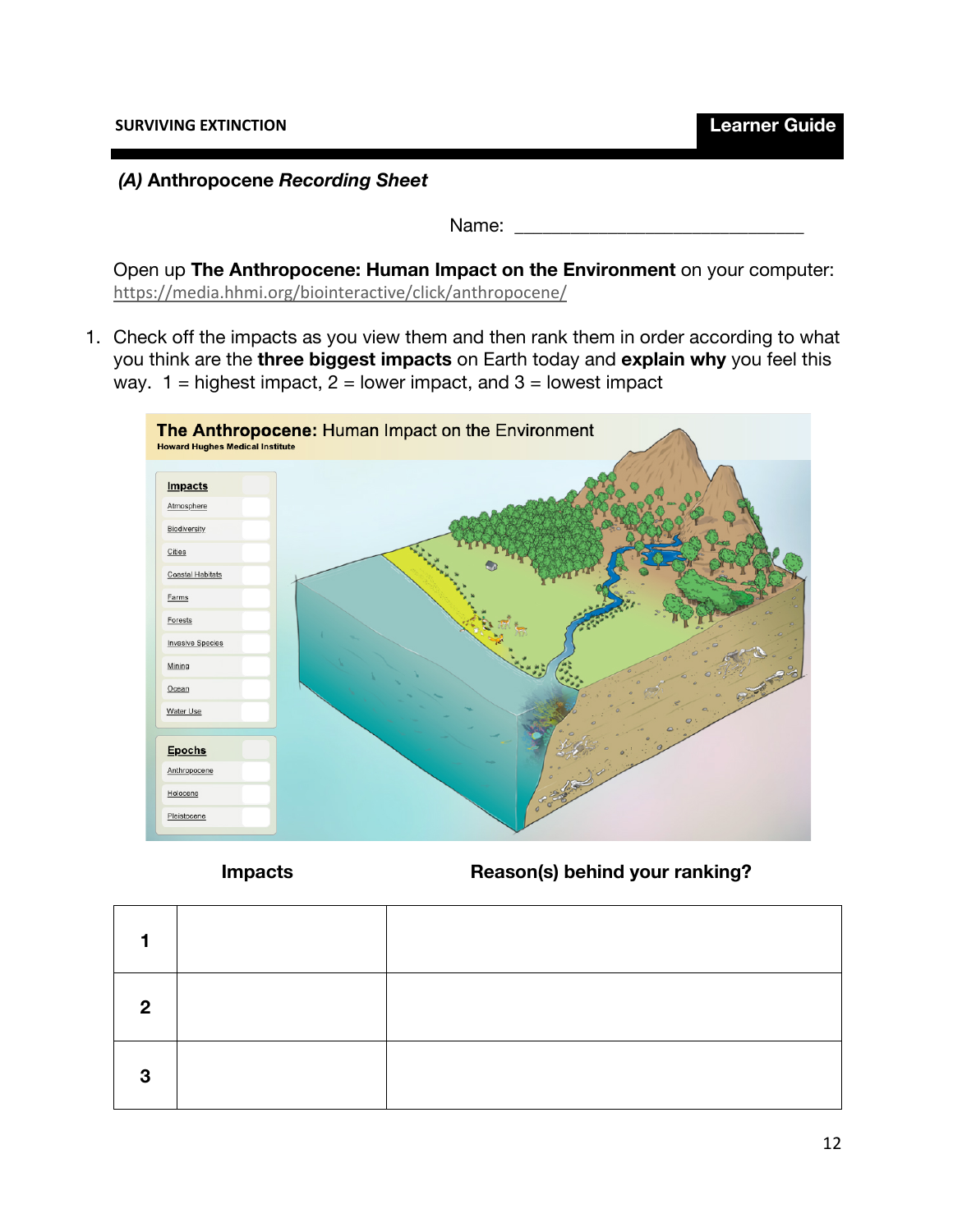# *(B) Mass Extinction (Mammals) Recording Sheet*

Name: \_\_\_\_\_\_\_\_\_\_\_\_\_\_\_\_\_\_\_\_\_\_\_\_\_\_\_\_\_\_\_

As you are following one of the **mammal pathways** in the *Surviving Extinction* game, record the age, name, environmental changes that were occurring during the time of the extinction, and the theory for the group's extinction for each *Extinction Animal* you encounter along the pathway. Also, pay attention to the animals that rose to dominance after the extinction event. If you miss the extinction animals, you can go back down your pathway and choose other animals to find them.

| No.            | <b>Time</b><br>(millions<br>of years) | <b>Extinction</b><br><b>Animal Name</b> | <b>Environmental</b><br>changes during time<br>of extinction | Theory for group's<br>extinction | Name at least one<br>other group that has<br>survived and<br>diversified |
|----------------|---------------------------------------|-----------------------------------------|--------------------------------------------------------------|----------------------------------|--------------------------------------------------------------------------|
| 1              |                                       |                                         |                                                              |                                  |                                                                          |
| $\overline{2}$ |                                       |                                         |                                                              |                                  |                                                                          |
| 3              |                                       |                                         |                                                              |                                  |                                                                          |
| $\overline{4}$ |                                       |                                         |                                                              |                                  |                                                                          |
| 5              |                                       |                                         |                                                              |                                  |                                                                          |
| 6              |                                       |                                         |                                                              |                                  |                                                                          |
| $\overline{7}$ |                                       |                                         |                                                              |                                  |                                                                          |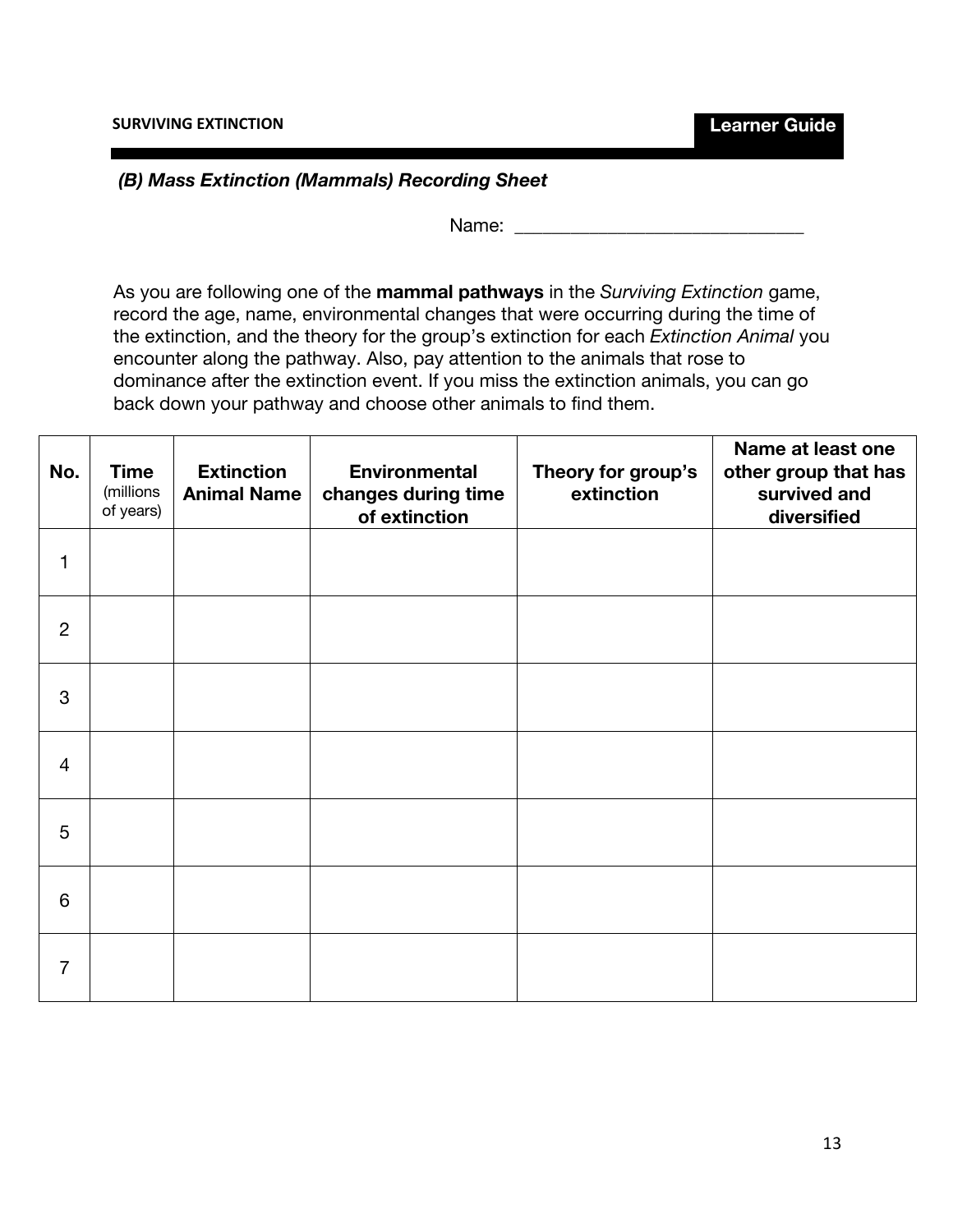### *(C) Mass Extinction (Dinosaurs/Birds) Recording Sheet*

Name:

As you are following one of the **bird pathways** in the *Surviving Extinction* game, record the age, name, environmental changes that were occurring during the time of the extinction, and the theory for the group's extinction for each *Extinction Animal* you encounter along the pathway. Also, pay attention to the animals that rose to dominance after the extinction event. If you miss the extinction animals, you can go back down your pathway and choose other animals to find them.

| No.            | <b>Time</b><br>(millions<br>of years) | <b>Extinction</b><br><b>Animal Name</b> | <b>Environmental</b><br>changes during time<br>of extinction | Theory for group's<br>extinction | Name at least one<br>other group that<br>has survived and<br>diversified |
|----------------|---------------------------------------|-----------------------------------------|--------------------------------------------------------------|----------------------------------|--------------------------------------------------------------------------|
| $\mathbf{1}$   |                                       |                                         |                                                              |                                  |                                                                          |
| $\overline{2}$ |                                       |                                         |                                                              |                                  |                                                                          |
| $\mathbf{3}$   |                                       |                                         |                                                              |                                  |                                                                          |
| $\overline{4}$ |                                       |                                         |                                                              |                                  |                                                                          |
| $\overline{5}$ |                                       |                                         |                                                              |                                  |                                                                          |
| $6\,$          |                                       |                                         |                                                              |                                  |                                                                          |
| $\overline{7}$ |                                       |                                         |                                                              |                                  |                                                                          |
| 8              |                                       |                                         |                                                              |                                  |                                                                          |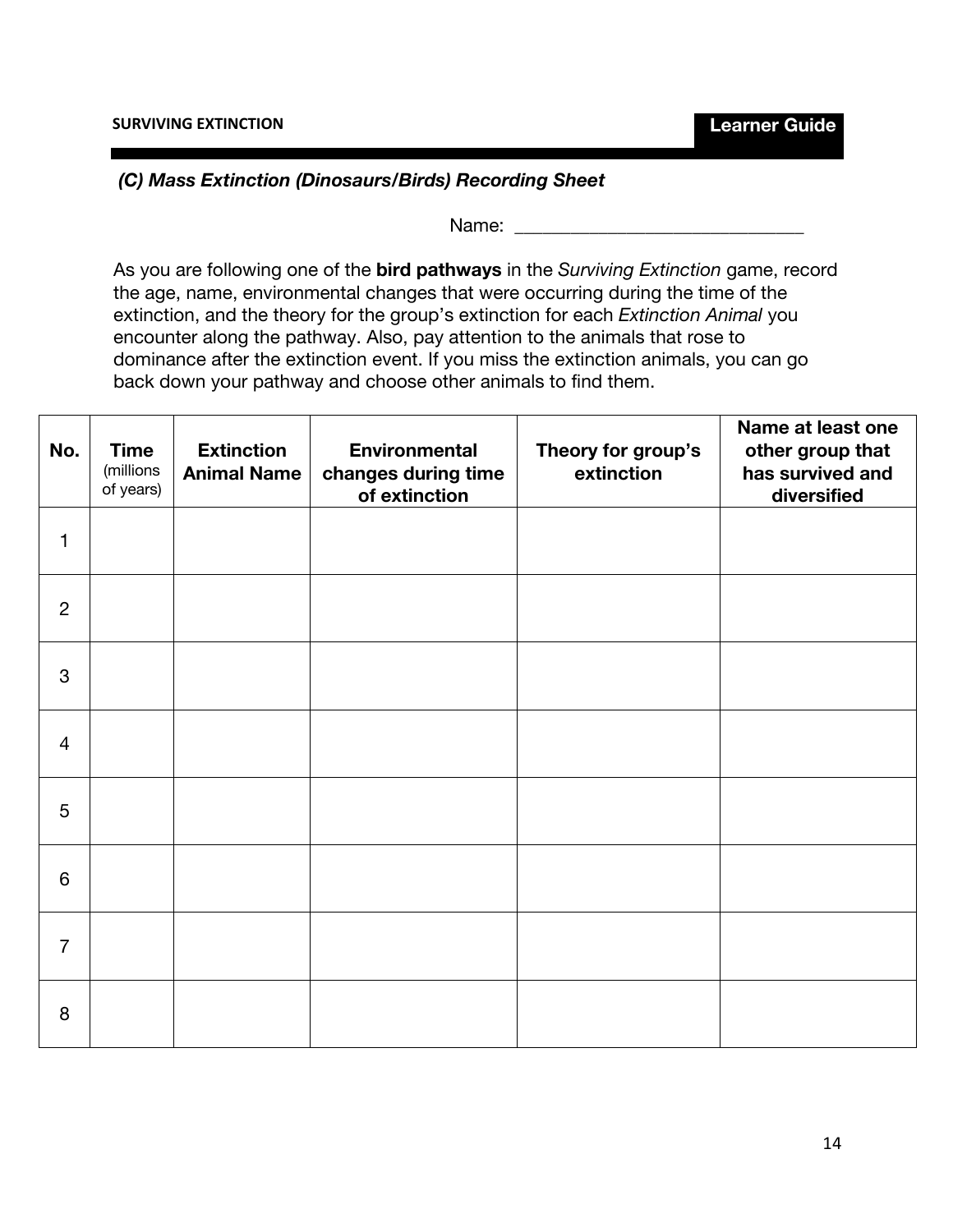### *(D) Mass Extinction Causes and Ranking*

Name: \_\_\_\_\_\_\_\_\_\_\_\_\_\_\_\_\_\_\_\_\_\_\_\_\_\_\_\_\_\_\_

**Part A.** Based on the information that you recorded in *(B) Mass Extinction (Mammals) Recording Sheet* list and explain three causes of mass extinctions.

|   | Time (millions of years) | Main cause or causes? |
|---|--------------------------|-----------------------|
|   |                          |                       |
| 2 |                          |                       |
| 3 |                          |                       |
|   |                          |                       |

**Part B.** Based on the information in *The Making of Mass Extinctions* interactive, rank the "Big Five" mass extinctions in terms of the percentage of species that died out.  $1 =$  greatest % to  $5 =$  lowest %

| Rank           | % Species<br>extinct | <b>Mass extinction</b><br>name | Time of mass<br>extinction<br>(millions of years) | What main groups went extinct? |
|----------------|----------------------|--------------------------------|---------------------------------------------------|--------------------------------|
|                |                      |                                |                                                   |                                |
| $\mathbf{2}$   |                      |                                |                                                   |                                |
| 3              |                      |                                |                                                   |                                |
| $\overline{4}$ |                      |                                |                                                   |                                |
| $5\phantom{1}$ |                      |                                |                                                   |                                |